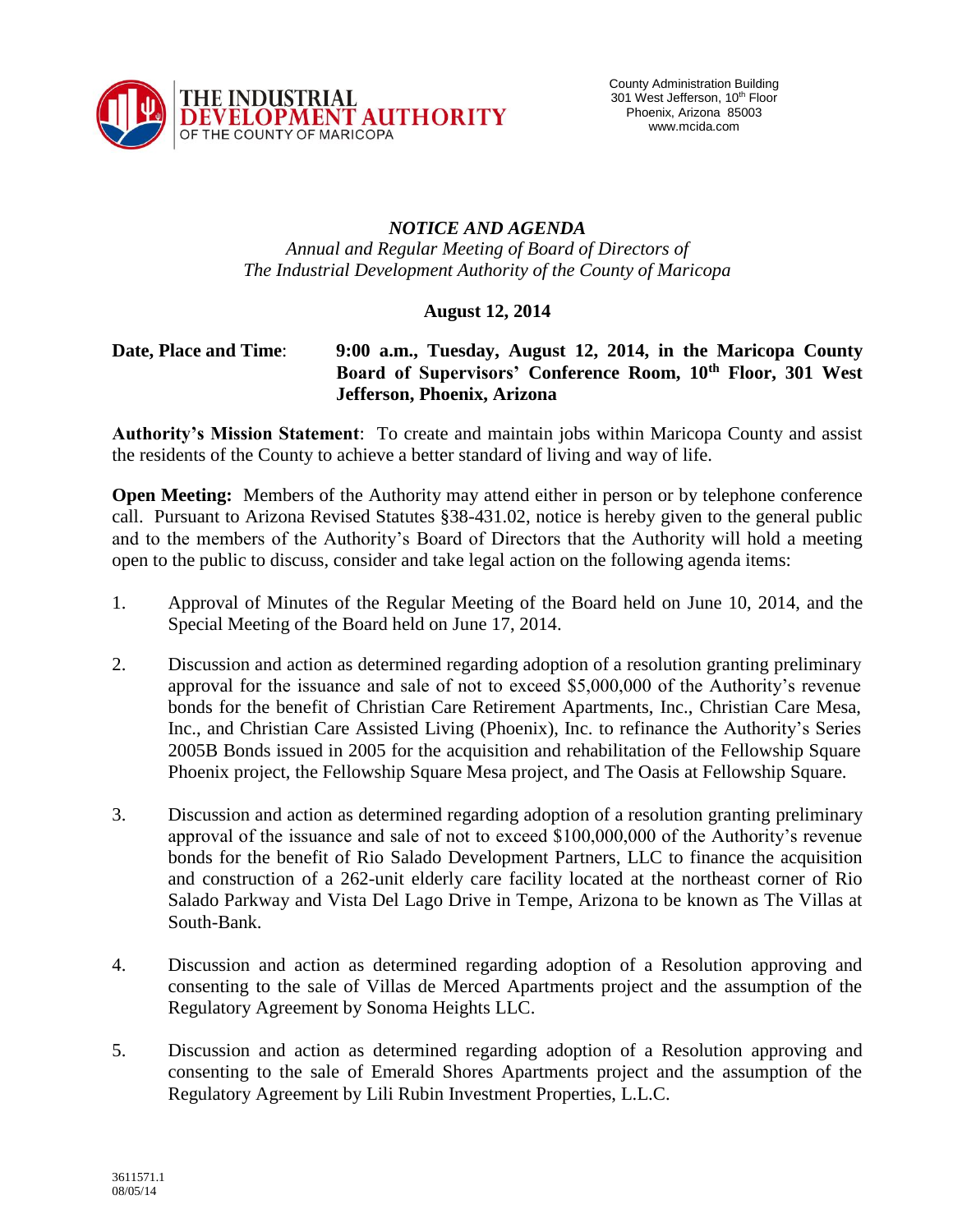- 6. Reports by multifamily housing compliance review advisors, and discussion and action as determined regarding compliance with Land Use Restriction Agreements or Regulatory Agreements encumbering outstanding multifamily housing projects financed by the Authority.
- 7. Discussion and action as determined regarding the 2012 Home in Five Advantage Mortgage Origination Program.
- 8. Discussion and action as determined regarding contracting with CliftonLarsenAllen to provide auditing services.
- 9. Payment of invoices.
- 10. Financial Report.
- 11. Discussion and action as determined regarding adoption of a resolution designating persons to be authorized signers of Authority documents, authorized signers on Authority bank and investment accounts, designating authorized Authority representatives to conduct public hearings and related matters.
- 12. Report by the Authority's President on the Authority's condition as required by Article III, Section 1 of the Authority's By-Laws.
- 13. President's Report.
- 14. Election of Officers.
- 15. Executive Director's Report.
- 16. Legal Counsel Report.
- 17. Call to the public.

**(Pursuant to Arizona Revised Statutes §38-431.A.3 and/or 4, the Board may vote to recess and meet in executive session for the purpose of discussion or consultation with and to provide direction to the Board's legal counsel in connection with any matter on the Agenda. Any action taken by the Board regarding this matter will be taken in open meeting session after the adjournment of the executive session.)**

**Announcements:** Announcement of future meeting dates and other information concerning the Authority.